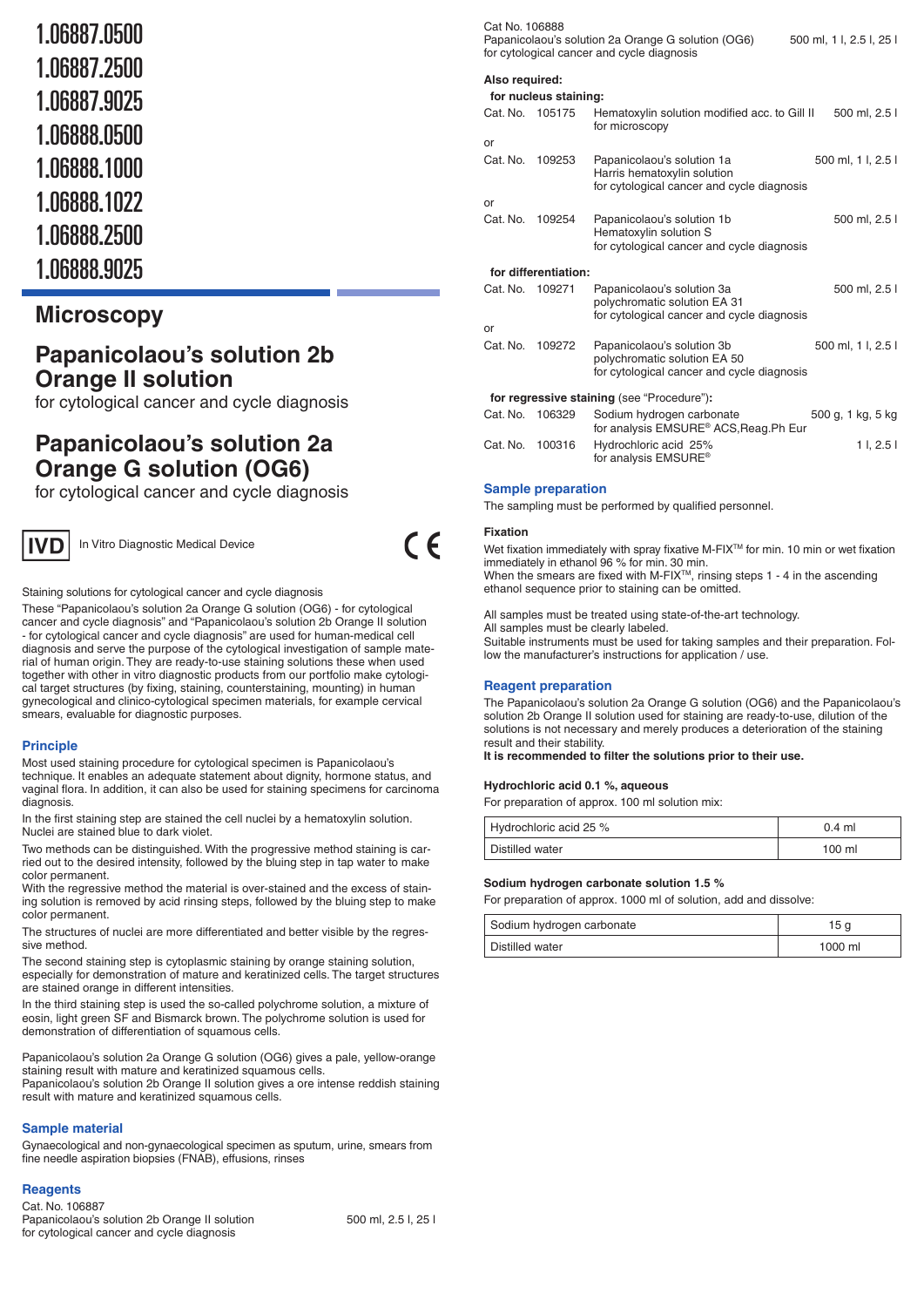## **Procedure Progressive staining**

#### **Staining in the staining cell**

The slides must be immersed and moved briefly in the solutions, simple immersion alone yields inadequate staining results.

The slides should be allowed to drip off well after the individual staining steps, as a measure to avoid any unnecessary cross-contamination of solutions. The stated times should be adhered to to guarantee an optimal staining result.

| Slide with fixed smear                                                                                               |                   |
|----------------------------------------------------------------------------------------------------------------------|-------------------|
| Ethanol 96 %*                                                                                                        | 10 <sub>sec</sub> |
| Ethanol 80 %*                                                                                                        | 10 sec            |
| Ethanol 70 %*                                                                                                        | 10 <sub>sec</sub> |
| Ethanol 50 $\%^*$                                                                                                    | 10 sec            |
| Distilled water                                                                                                      | 20 sec            |
| Hematoxylin solution modified acc. to Gill II<br>or<br>Papanicolaou's solution 1a Harris hematoxylin solution<br>or  | 3 min             |
| Papanicolaou's solution 1b Hematoxylin solution S                                                                    |                   |
| Running tap water                                                                                                    | 3 min             |
| Ethanol 70 %                                                                                                         | 30 sec            |
| Ethanol 80 %                                                                                                         | 30 sec            |
| Ethanol 96 %                                                                                                         | 30 sec            |
| Papanicolaou's solution 2a Orange G solution<br>or                                                                   | 3 min             |
| Papanicolaou's solution 2b Orange II solution                                                                        |                   |
| Ethanol 96 %                                                                                                         | 30 <sub>sec</sub> |
| Ethanol 96 %                                                                                                         | 30 <sub>sec</sub> |
| Papanicolaou's solution 3a polychromatic solution EA 31<br>or                                                        | 3 min             |
| Papanicolaou's solution 3b polychromatic solution EA 50                                                              |                   |
| Ethanol 96 %                                                                                                         | 30 <sub>sec</sub> |
| Ethanol 96 %                                                                                                         | 30 <sub>sec</sub> |
| Ethanol 100 %                                                                                                        | 5 min             |
| Mixture consisting of: Ethanol 100 % + Neo-Clear® or<br>xylene $(1 + 1)$                                             | 2 min             |
| Clarify with Neo-Clear <sup>®</sup> or xylene.                                                                       | 5 min             |
| Clarify with Neo-Clear <sup>®</sup> or xylene.                                                                       | 5 min             |
| Mount the Neo-Clear®-wet slides with Neo-Mount® or the xylene-wet slides<br>with e.g. Entellan® new and cover glass. |                   |

\* These steps can be omitted when smears are fixed with M-FIX<sup>TM</sup>.

After dehydration (ascending alcohol series) and clarification with xylene or Neo-Clear®, cytological samples can be mounted with water-free mounting agents (e. g. Entellan® new, DPX new, or Neo-Mount®) and a cover glass and and can then be stored.

The use of immersion oil is recommended for the analysis of stained slides with a microscopic magnification >40x.

#### **Regressive staining**

#### **Staining in the staining cell**

The slides must be immersed and moved briefly in the solutions, simple immersion alone yields inadequate staining results.

The slides should be allowed to drip off well after the individual staining steps, as a measure to avoid any unnecessary cross-contamination of solutions. The stated times should be adhered to to guarantee an optimal staining result.

| Slide with fixed smear                                                                                               |                   |
|----------------------------------------------------------------------------------------------------------------------|-------------------|
| Ethanol 96 %*                                                                                                        | 10 sec            |
| Ethanol 80 %*                                                                                                        | 10 sec            |
| Ethanol 70 %*                                                                                                        | 10 sec            |
| Ethanol 50 %*                                                                                                        | 10 sec            |
| Distilled water                                                                                                      | 10 sec            |
| Hematoxylin solution modified acc. to Gill II                                                                        | 5 min             |
| or                                                                                                                   |                   |
| Papanicolaou's solution 1a Harris hematoxylin solution<br>or                                                         | 6 min             |
| Papanicolaou's solution 1b Hematoxylin solution S                                                                    | 5 min             |
| Distilled water                                                                                                      | 10 <sub>sec</sub> |
| Hydrochloric acid 0.1%, aqueous                                                                                      | 10 sec            |
| Distilled water                                                                                                      | 10 sec            |
| Sodium hydrogen carbonate solution 1.5 %                                                                             | $1$ min           |
| Running tap water                                                                                                    | 3 min             |
| Ethanol 70 %                                                                                                         | 30 sec            |
| Ethanol 80 %                                                                                                         | 30 sec            |
| Ethanol 96 %                                                                                                         | 30 sec            |
| Papanicolaou's solution 2a Orange G solution<br>or                                                                   | 3 min             |
| Papanicolaou's solution 2b Orange II solution                                                                        |                   |
| Ethanol 96 %                                                                                                         | 30 sec            |
| Ethanol 96 %                                                                                                         | 30 sec            |
| Papanicolaou's solution 3a polychromatic solution EA 31                                                              |                   |
| or                                                                                                                   | 3 min             |
| Papanicolaou's solution 3b polychromatic solution EA 50<br>Ethanol 96 %                                              | 30 sec            |
| Ethanol 96 %                                                                                                         | 30 sec            |
| Ethanol 100 %                                                                                                        | 5 min             |
|                                                                                                                      |                   |
| Mixture consisting of: Ethanol 100 % + Neo-Clear <sup>®</sup> or<br>xylene $(1 + 1)$                                 | 2 min             |
| Clarify with Neo-Clear <sup>®</sup> or xylene.                                                                       | 5 min             |
| Clarify with Neo-Clear <sup>®</sup> or xylene.                                                                       | 5 min             |
| Mount the Neo-Clear®-wet slides with Neo-Mount® or the xylene-wet slides<br>with e.g. Entellan® new and cover glass. |                   |

\* These steps can be omitted when smears are fixed with M-FIX<sup>TM</sup>.

After dehydration (ascending alcohol series) and clarification with xylene or Neo-Clear®, cytological samples can be mounted with water-free mounting agents (e. g. Entellan® new, DPX new, or Neo-Mount®) and a cover glass and and can then be stored.

The use of immersion oil is recommended for the analysis of stained slides with a microscopic magnification >40x.

### **Result**

| <b>Staining with</b>                                                               | 3a / EA 31                                 | 3b / EA 50                        |
|------------------------------------------------------------------------------------|--------------------------------------------|-----------------------------------|
| Cytoplasm<br>cyanophilic (basophilic)<br>eosinophilic (acidophilic)<br>keratinized | blue-green to green<br>pink<br>pink-orange | blue-green<br>pink<br>pink-orange |
| Erythrocytes                                                                       |                                            | red                               |
| Cell nuclei                                                                        |                                            | blue to dark violet               |
| Microorganisms                                                                     | grey-blue                                  |                                   |
| Trichomonas                                                                        | grey-green                                 |                                   |